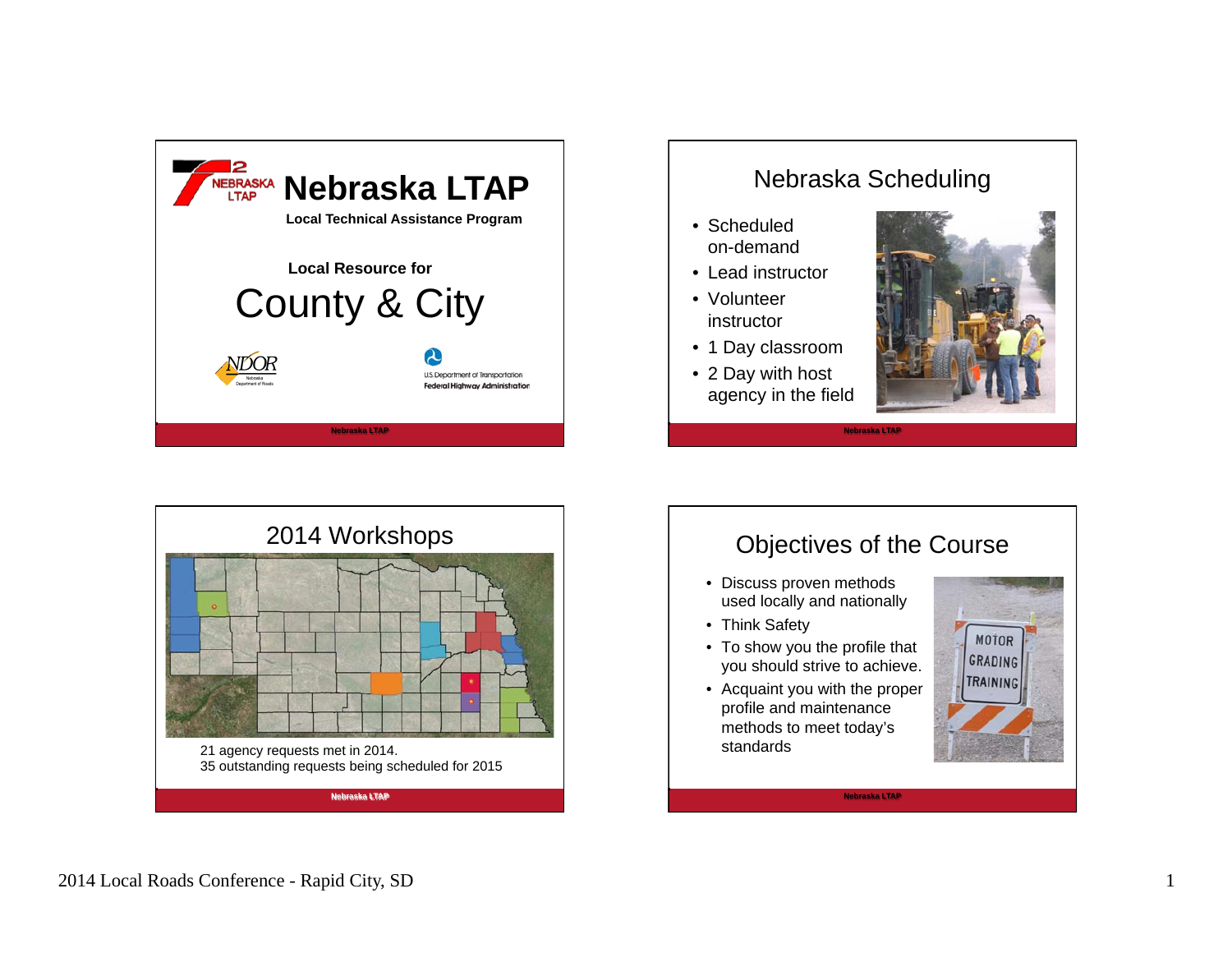

## **Maintenance** of the Roadway

#### **Overview of Topics**

- •Design standards
- •Elements of a road
- •Road profile
- •Gravel road maintenance
- •Why a road needs maintenance









### Safety

- **Operational Safety**
- Staying alert
- Running against traffic
- Communicating with public and co-workers

**Nebraska LTAP**